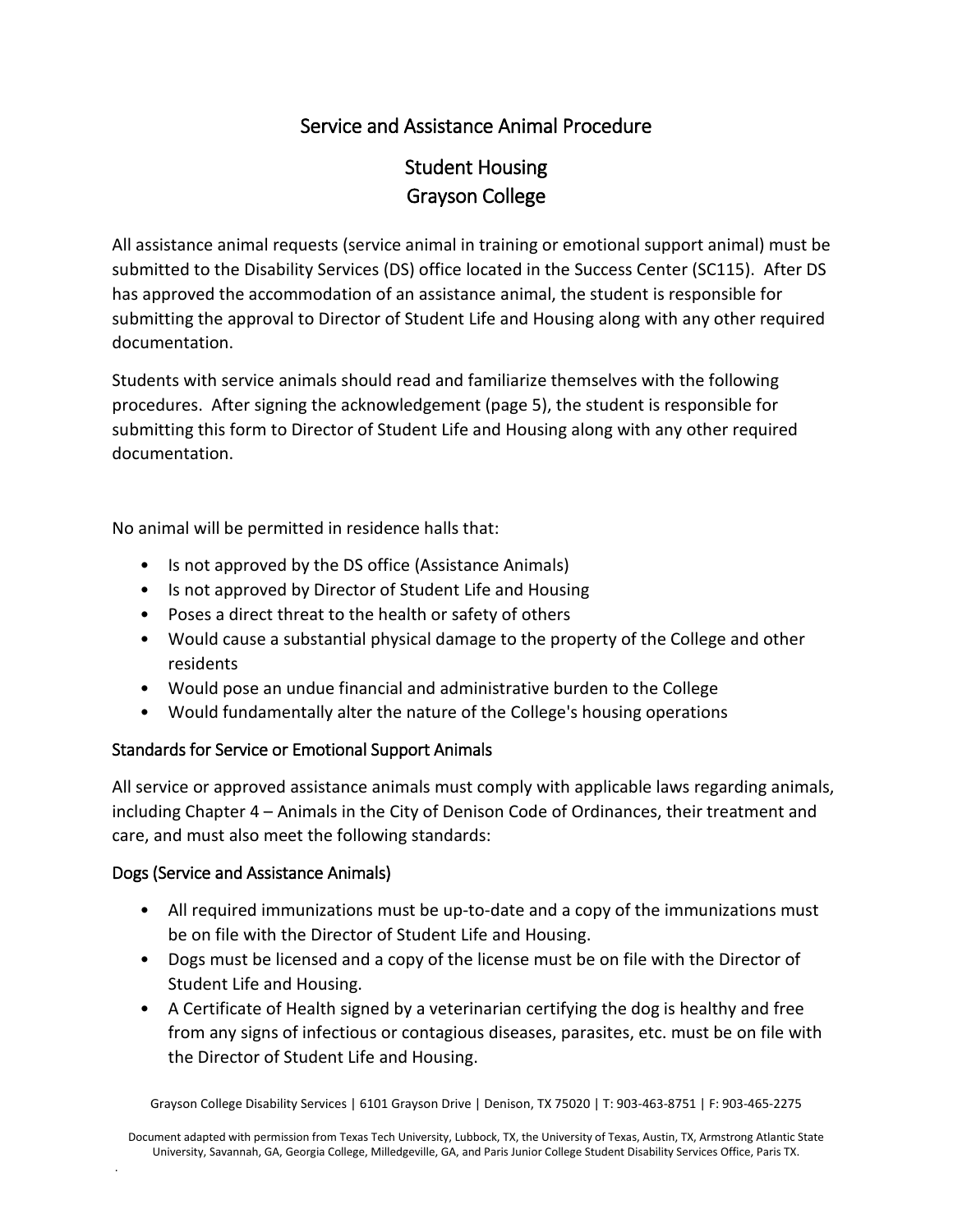- Collars and tags must be worn at all times. The dog must be kept on a leash at all times when outside the residence hall or apartment. Dogs must never be allowed to run freely.
- Dogs must possess friendly and sociable characteristics. A specific dog can be restricted from the premises by the Director of Student Life and Housing or designee based on any confirmed threatening or territorial behavior. Dogs that are classified as "Dangerous Dogs" (Texas Health and Safety Code Title 10., Chapter 833, Subchapter A, Sec. 822.041) and "Dangerous Dogs" (Denison City Ordinance, Chapter 4, Article II. Sec. 4-39)
- Service animals in training are permitted with certified trainers.
- Dog obedience and training programs are highly recommended.

#### Domestic Cats (Assistance Animals Only)

- All required immunizations must be up-to-date and a copy of the immunizations must be on file with the Director of Student Life and Housing.
- Cats must be licensed and a copy of the license must be on file with the Director of Student Life and Housing.
- Cats must be spayed or neutered. A copy of the veterinarian's report must be on file with the Director of Student Life and Housing.
- A Certificate of Health signed by a veterinarian certifying the cat is healthy and free from any signs of infectious or contagious diseases, parasites, etc. must be on file with the Director of Student Life and Housing.
- Collars and tags must be worn at all times. The cat must be kept on a leash at all times when outside the residence hall or apartment. Cats must never be allowed to run freely.

#### Any Other Animal

.

• To be considered on a case-by-case basis by the Director of Student Life and Housing or designee. Animals defined as "Dangerous Wild Animals" in the Texas Health and Safety Code §822.101 (big cats, apes, bears, hybrids of these animals), primates, high rabies risk animals (bats, fox, raccoon, coyote) venomous animals, domestic animals with unknown health history are not allowed.

#### Standards of Behavior by Animal and Animal Owner

Health, sanitary, safety, and disruptive standards must be maintained as follows:

- The student must have an already established relationship with the animal (Emotional Support Animals).
- Animals require daily food and attention, as well as a daily assessment of their general health, behavior and overall welfare.

Grayson College Disability Services | 6101 Grayson Drive | Denison, TX 75020 | T: 903-463-8751 | F: 903-465-2275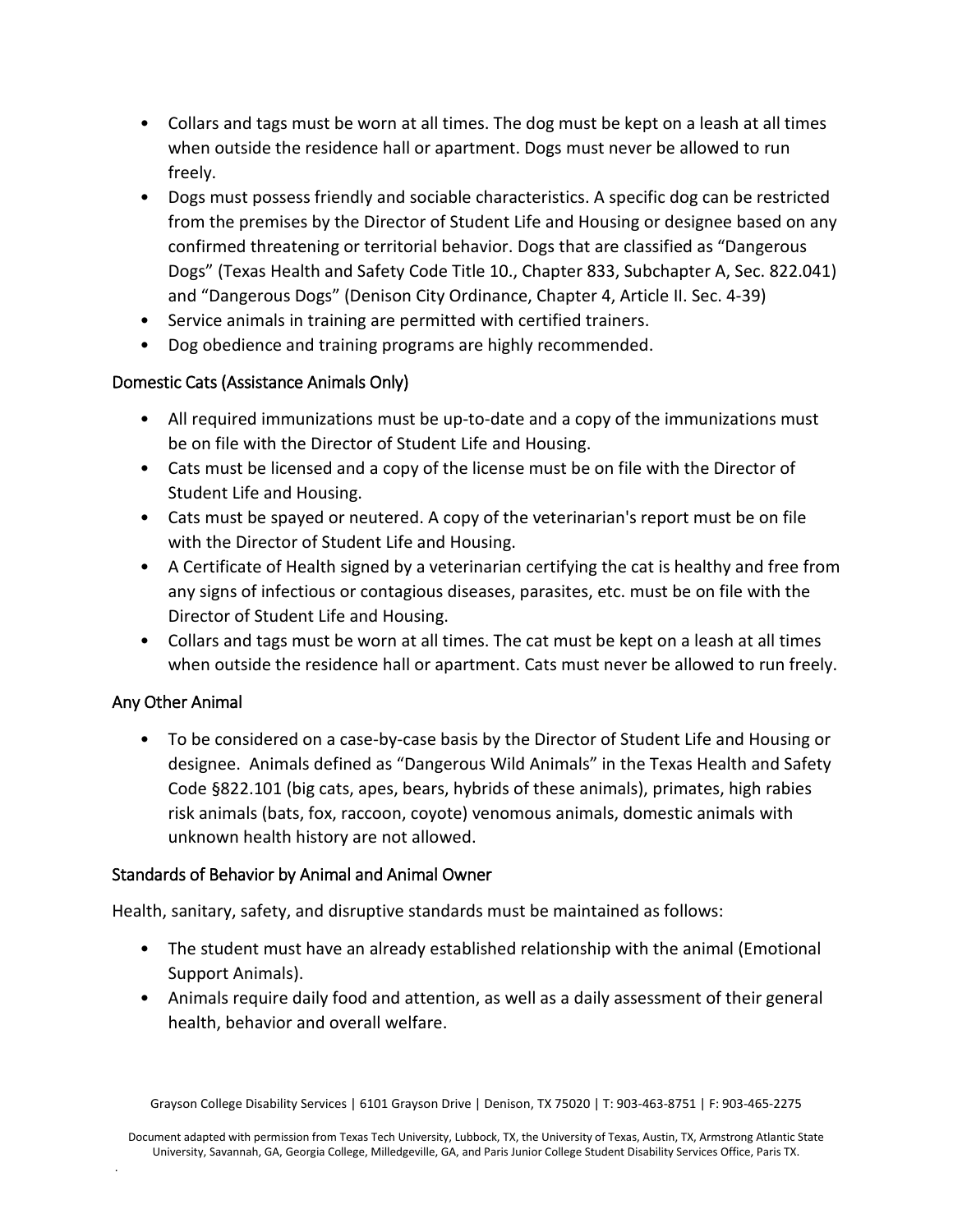- Animals cannot be left unattended overnight at any time. If the owner must be away, they must either take the animal with them, or make arrangements for them to be cared for elsewhere, which does not include other residence hall spaces.
- In shared living spaces, the animal must be in an appropriate container if the owner is not in the room with the animal.
- Emotional support animals must not be taken into the residence hall offices, administrative offices, common space or student living areas.
- Animal waste must be taken care of and any animal handler or owner must comply with Denison City Ordinance Chapter 4 Article I. Sec. 4-1. Animal feces, defined as cat litter box contents and any solid animal waste, must be disposed of properly. It is the owner's responsibility to remove feces from College grounds, dispose of it in a plastic bag, and then place that bag in the garbage dumpsters outside. Cleanup must occur IMMEDIATELY. Animal feces may not be disposed of in any trash receptacle or through the sewer system inside any building on the Grayson College campus. Waste MUST be taken to any residence hall dumpster for disposal.
- Residents with cats must properly maintain litter boxes. In consideration of the health of the cat and occupants of the residence hall room, cat litter box contents must be disposed of properly and regularly. The litter box must be changed with new cat litter regularly as outlined by the manufacturer.
- Animal-accidents within the residence hall room must be promptly cleaned up using appropriate cleaning products.
- Regular and routine cleaning of floors, kennels, cages, and litter boxes must occur. The odor of an animal emanating from the residence hall room is not acceptable. (see Cleaning Section below)
- Any flea infestation must be attended to promptly by the Director of Student Life and Housing contracted professional extermination company at owner's expense. Owners are expected to promptly notify the dorm office or the Director of Student Life and Housing facilities staff and arrange for extermination when a flea problem is noted. Animal owners may take some precautionary measures such as: flea medications prescribed by veterinarians, flea and tick collars, taking the animal to the veterinarian for flea and tick baths.
- Animals must not be allowed to disrupt others (e.g., barking continuously, growling, yowling, howling, etc.). Animals which constitute a threat or nuisance to staff, residents or property, as determined by the Director of Student Life and Housing or designee, must be removed within seven (7) days of notification. If Grayson College Police Department personnel determine an animal poses an immediate threat, animal control may be summoned to remove the animal. If the behavior of an animal can be addressed by the owner and the owner can change the behavior of an animal so the animal does not have to be removed, then a written action plan must be submitted by the owner.

Grayson College Disability Services | 6101 Grayson Drive | Denison, TX 75020 | T: 903-463-8751 | F: 903-465-2275

Document adapted with permission from Texas Tech University, Lubbock, TX, the University of Texas, Austin, TX, Armstrong Atlantic State University, Savannah, GA, Georgia College, Milledgeville, GA, and Paris Junior College Student Disability Services Office, Paris TX.

.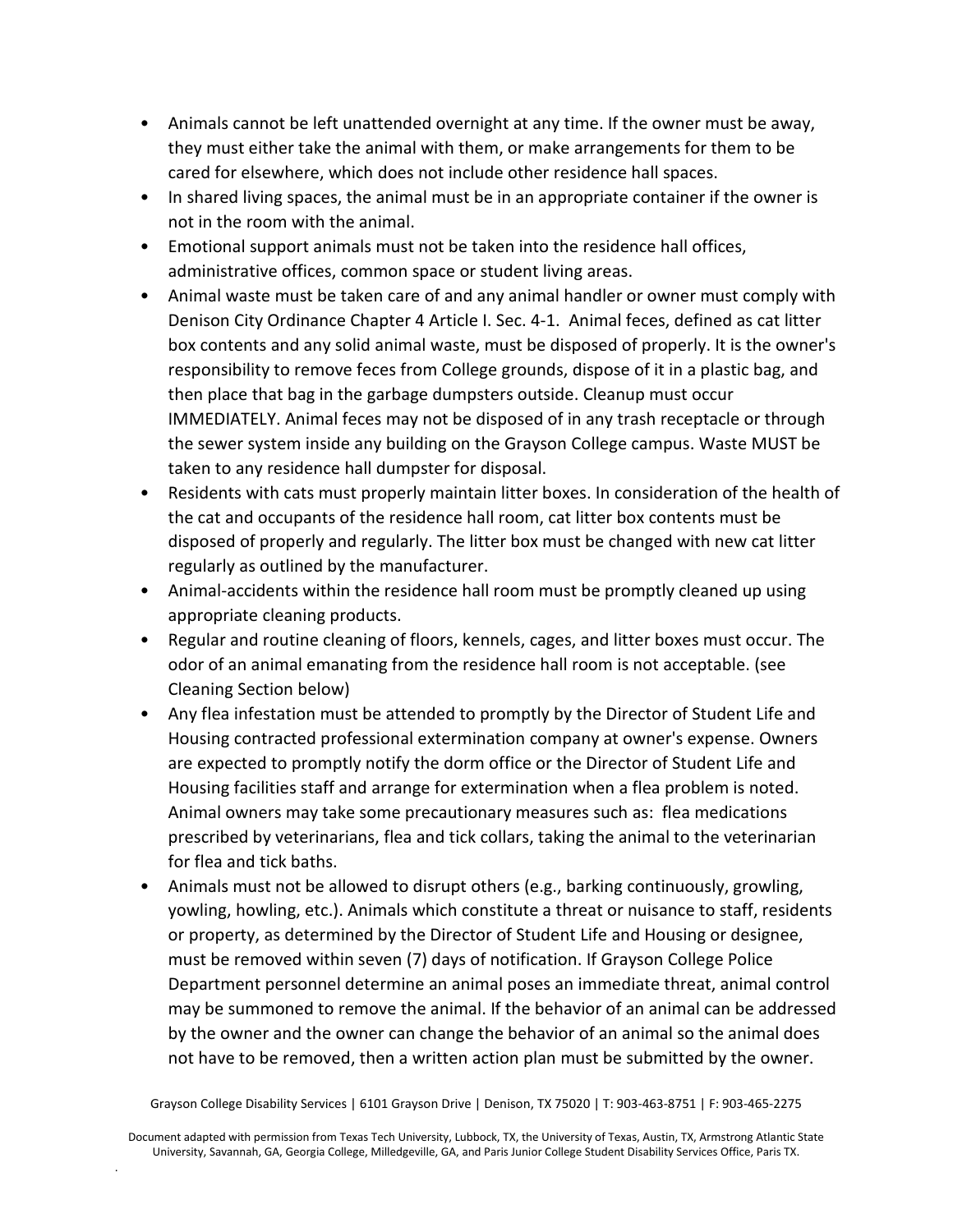The action plan must outline the action to take place to alleviate the problems and also must give a deadline as to length of time the plan will take to complete. Any action plan must meet the approval of the Director of Student Life and Housing or designee. The day after the deadline for removal from the residence hall, Director of Student Life and Housing or designee will do a residence hall room inspection to check damages and infestation and then the mandatory cleaning and extermination will be scheduled. Any animal owner found not adhering to the removal directive will be subject to disciplinary action, which could include contract cancellation.

- An animal must not be involved in an incident where a person experiences either the threat of or an actual injury as a result of the animal's behavior. The animal owner will take all reasonable precautions to protect college staff and residents, as well as the property of the college and of the residents.
- The owner will notify residence life staff via the hall office if the animal has escaped its confines and is unable to be located within eight (8) hours.
- All liability for the actions of the animal (bites, scratches, etc.) is the responsibility of the owner. Violations concerning any of the aforementioned may result in the resident having to find alternative housing off-campus for the animal and, as warranted, may also result in a resident being in breach of their housing contract.
- The owner must notify the Disability Services Office if the animal is no longer needed or is no longer residing on Grayson College property. If the animal will be replaced, the owner must submit a new request.

#### Cleaning and Damages

.

- When the resident moves out of his/her residence hall room, or no longer owns the animal, the residence hall room will be assessed to determine if damage to department property can be attributed to the animal. Student Life and Housing maintains the right to conduct residence hall room inspections annually for the purpose of assessing damage caused by the animal or otherwise determine the resident's compliance with this procedure.
- The animal owner has an obligation to make sure that the residence hall room is as clean as the original standard. If the room has carpeting, this also includes regular vacuuming and spot cleaning. Damages and extraordinary cleaning caused by the animal are the responsibility of the resident. Replacement or repair of damaged items will be the financial responsibility of the owner and accessed by the Director of Student Life and Housing.

Grayson College Disability Services | 6101 Grayson Drive | Denison, TX 75020 | T: 903-463-8751 | F: 903-465-2275